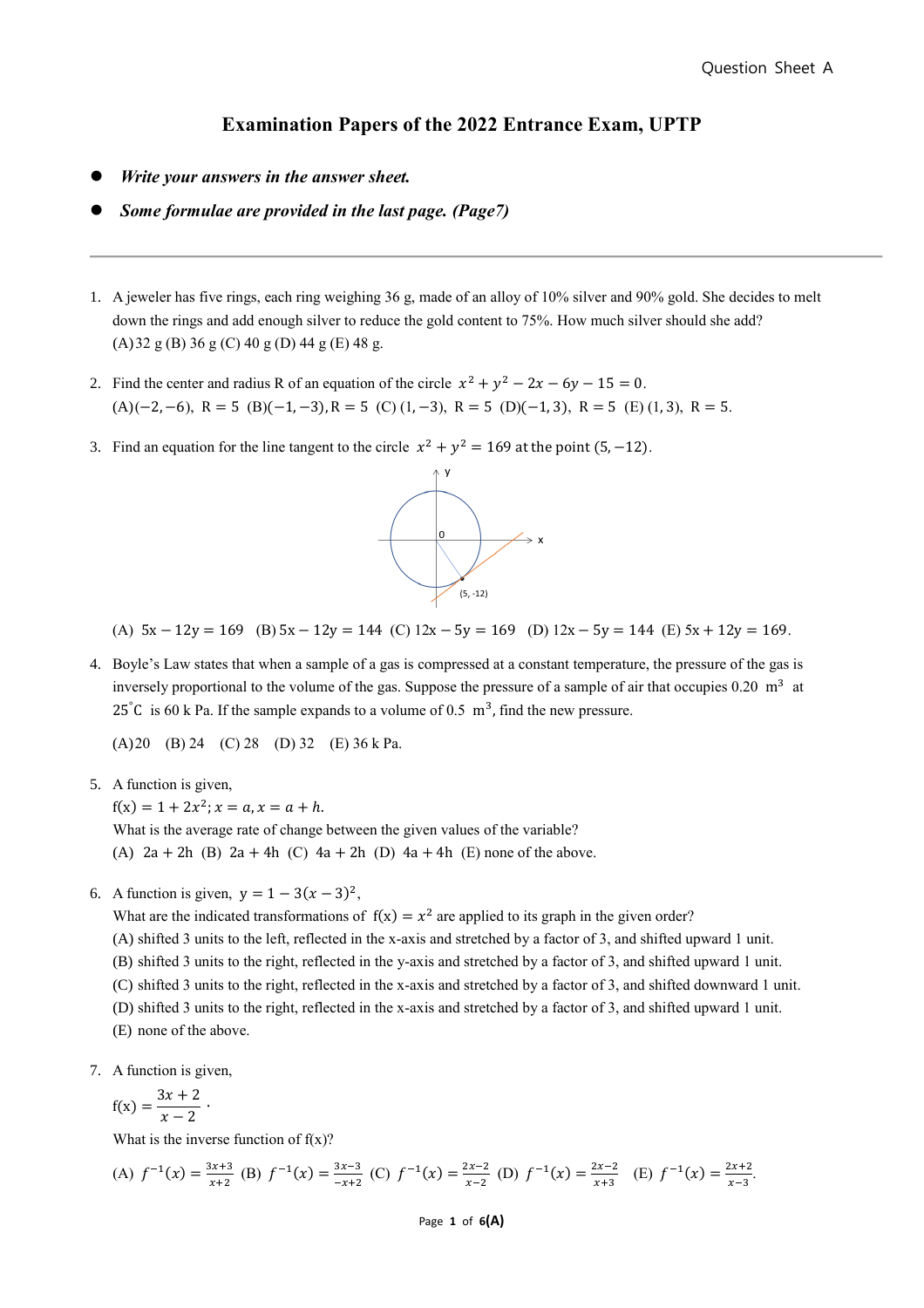8. The number of apples produced by each tree in an apple orchard depends on how densely the trees are planted. If **n** trees are planted on an acre of land, then each tree produce  $600 - 6n$  apples. The number of apples produced per acre is

$$
A(n) = n(600 - 6n).
$$

How many trees should be planted per acre to obtain maximum yield of apples?



(A)40 (B) 45 (C) 50 (D) 55 (E) 60.

- 9. A polynomial is given,  $p(x) = x^3 3x^2 4x$ . What are the zeros of the polynomial? (A) 0, -1, 4 (B) 0, 1, 4 (C) 0, -1, -4 (D) 0, 1, -4 (E) none of above.
- 10. Let  $P(x) = 2x^3 7x^2 + 8$ . Find the quotient Q(x) and remainder R(x) when P(x) is divided by  $x 3$ .  $(A)Q(x) = 2x^2 - x + 3$ ,  $R(x) = 1$  (B)  $Q(x) = 2x^2 + x - 3$ ,  $R(x) = -1$  (C)  $Q(x) = 2x^2 - x + 3$ ,  $R(x) = -1$ (D)  $Q(x) = 2x^2 - x - 3$ ,  $R(x) = 1$  (E)  $Q(x) = 2x^2 - x - 3$ ,  $R(x) = -1$ .
- 11. Find a polynormal of degree 3 and zeros 2 and  $1 + i$ . (A)  $P(x) = x^3 - 4x^2 + 6x - 4$  (B)  $P(x) = x^3 - 4x^2 - 6x + 4$  (C)  $P(x) = x^3 - 2x^2 + 4x - 2$ (D)  $P(x) = x^3 - 2x^2 - 4x + 2$  (E)  $P(x) = x^3 - 2x^2 + 4x - 1$ .
- 12. After simplification, the expression  $3 \ln x + \frac{1}{2}$  $\frac{1}{2}$ ln  $y - 3 \ln(y^2 + 1)$  can be reduced to

(A) 
$$
\ln(\frac{3x\sqrt{y}}{(y^2+1)^3})
$$
 (B)  $\log(\frac{3x\sqrt{y}}{(y^2+1)^3})$  (C)  $\ln(x^3\sqrt{y}-3(y^2+1))$  (D)  $\ln(\frac{x^3\sqrt{y}}{(y^2+1)^{1/3}})$  (E)  $\ln(\frac{x^3\sqrt{y}}{(y^2+1)^3})$ .

- 13. Solve the logarithmic equation  $4 + 2 \log(2x) = 10$ .  $x = ?$ (A) 50 (B) 100 (C) 500 (D) 1000 (E) 5000.
- 14. A car engine runs at a temperature of 92°C, when the engine is turned off, it cools according to Newton's Law of Cooling  $(T=T_s+D_0e^{-kt})$  with constant k=0.04, where the time is measured in minutes. How much time does it take for the engine to cool to 38°C if the surrounding temperature is 20°C. (A) 35min (B) 40min (C) 45min (D) 50min (E) 55min.
- 15. The decibel level B, measured in decibels (dB), is defined as  $B=10 \log (1/I_0)$ , where  $I_0$  is a reference sound intensity  $I_0 = 10^{-12} W/m^2$ . Find the intensity level of a jet engine at takeoff if the decibel level was measured at 130 dB. (A)  $I = 10^{-2} W/m^2$  (B)  $I = 10^{-1} W/m^2$  (C)  $I = 10^0 W/m^2$  (D)  $I = 10^1 W/m^2$  (E)  $I = 10^2 W/m^2$ .
- 16. Regarding the signs of the trigonometric functions, which one of the following descriptions is 'NOT' correct? (A) sin function is positive in quadrant II (B) sec function is negative in quadrant II (C) tan function is positive in quadrant III (D) tan function is negative in quadrant IV (E) none of the above.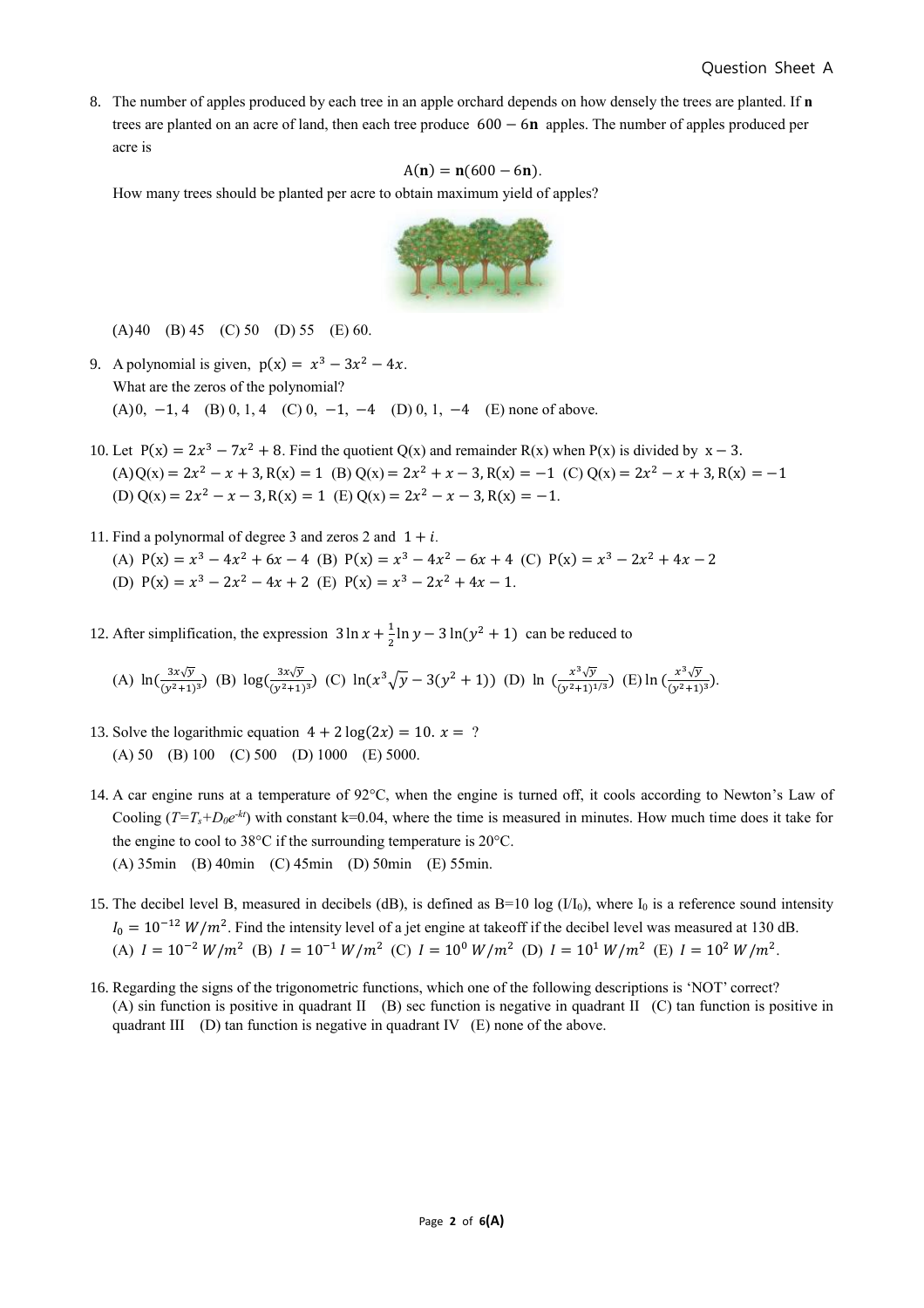17. The displacement of a mass suspended by a spring is modeled by the function  $y = 10 \sin 10\pi t$ , where y is measured in centimeters (cm) and t in seconds (sec). Which one of the following descriptions is 'NOT' correct?



- (A) amplitude is 10 cm (B) period is 0.5 sec (C) frequency is 5 cycles per second
- (D) the object is in simple harmonic motion (E) none of the above.
- 18. Suppose the radius of the circle is 10, and the central angle is  $60^{\circ}(\pi/3)$ , then the area of the shaded region is



(A) 
$$
\frac{200\pi}{3}
$$
 + 25 $\sqrt{3}$  (B)  $\frac{250\pi}{3}$  + 20 $\sqrt{3}$  (C)  $\frac{250\pi}{3}$  + 25 $\sqrt{3}$  (D)  $\frac{250\pi}{3}$  + 30 $\sqrt{3}$  (E) none of the above.

19. Find cos  $\left(\sin^{-1}\frac{4}{5}\right)$  $\frac{1}{5}$ ).

(A) 
$$
-\frac{3}{4}
$$
 (B)  $-\frac{3}{5}$  (C)  $\frac{3}{5}$  (D)  $\frac{4}{5}$  (E) none of the above.

20. A satellite orbiting the earth passes directly overhead at observation stations in City A and City B, 500 km apart. At an instant when the satellite is between these two stations, its angle of elevation is simultaneously observed to be  $75^0$  in City A and  $60^0$  in City B, as shown in the figure. How far is the satellite from City A?



(A) 
$$
\frac{250\sqrt{2}}{\sqrt{3}}
$$
 (B)  $\frac{500\sqrt{2}}{\sqrt{3}}$  (C)  $\frac{250\sqrt{3}}{\sqrt{2}}$  (D)  $\frac{500\sqrt{3}}{\sqrt{2}}$  (E) none of the above.

- 21. Please find the simple expression of  $\frac{\sec x \cos x}{\cos x}$  $\frac{x \cos x}{\sec x}$ .
	- (A)  $\sin^2 x$  (B)  $\cos^2 x$  (C)  $\sec^2 x$  (D)  $\csc^2 x$  (E) none of the above.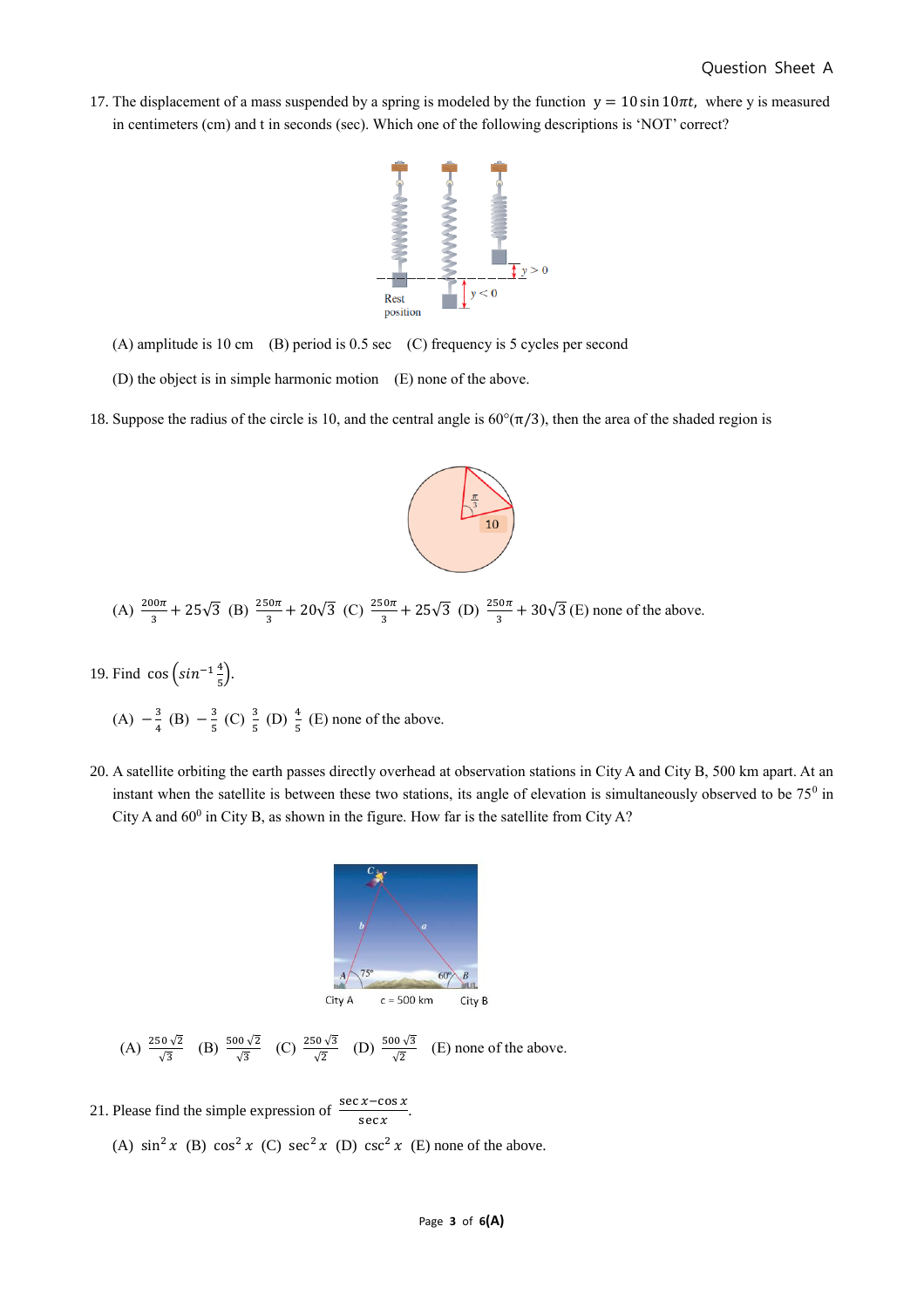22. What is the exact value of the expression  $\sin \left( \cos^{-1} \frac{\sqrt{3}}{2} - \sec^{-1} \frac{2\sqrt{3}}{3} \right)$  $\frac{\sqrt{3}}{3}$  ?

(A)  $\frac{\sqrt{3}}{2}$  (B)  $\sqrt{3}$  (C)  $\frac{1}{2}$  (D) 0 (E) none of the above.

23. Please find the identity of  $\frac{\sin 5x - \sin x}{\sin 5x + \sin 5x}$  $\frac{\sin 3x - \sin x}{\cos 5x + \cos x}$ .

(A)  $\tan x$  (B)  $\cot x$  (C)  $\tan 3x$  (D)  $\cot 3x$  (E) none of the above.

24. Which one is 'NOT' the solution of  $2 \sin^2 \theta - \cos \theta = 1$  ?

(A) 
$$
\frac{\pi}{3}
$$
 (B)  $\frac{2\pi}{3}$  (C)  $\pi$  (D)  $\frac{5\pi}{3}$  (E)  $3\pi$ .

25. Please express the  $x^2 = 8y$  in the polar coordinates.

(A)  $r = 8 \cos \theta \sin \theta$  (B)  $r = 8 \sec \theta \csc \theta$  (C)  $r = 8 \csc \theta \tan \theta$  (D)  $r = 8 \sec \theta \tan \theta$  (E) none of the above.

- 26. Regarding the symmetric characteristics of the polar graph of the function  $r=3\sec\theta$ , which of the followings is valid about the graph?
	- (A) symmetric about the pole (B) symmetric about the polar axis
	- (C) symmetric about the  $\theta = \pi/2$  axis (D) not symmetric about the polar axis
	- (E) does not have any symmetric feature.

27. Please find the power of complex number  $(-\sqrt{2}-\sqrt{2}i)^5$ . (note: Using De Moivre's Theorem) (A)  $2\sqrt{2} + 2\sqrt{2}i$  (B)  $4\sqrt{2} + 4\sqrt{2}i$  (C)  $16\sqrt{2} + 16\sqrt{2}i$  (D)  $32\sqrt{2} + 32\sqrt{2}i$  (E)  $64\sqrt{2} + 64\sqrt{2}i$ .

28. A description of a line is given. The line crosses the z-axis where  $z = 5$  and crosses the xy-plane where  $x = 2$ ,  $y = 3$ . Please find the parametric equations for the line.

(A)  $x = -2t, y = -3t, z = -5t$  (B)  $x = -2t, y = -3t, z = 5 - 5t$ 

(C)  $x = 2t, y = 3t, z = 5 - 5t$  (D)  $x = 2t, y = 3t, z = 5 + 5t$  (E)  $x = 2t, y = 3t, z = -5t$ .

29. Please find the projection of **u** onto **v** if  $u = < 1$ , 2> and  $v = < 1$ ,  $-3>$ .

(A) 
$$
\left(\frac{1}{2}, \frac{3}{2}\right)
$$
 (B)  $\left(\frac{3}{2}, \frac{1}{2}\right)$  (C)  $\left(-\frac{1}{2}, \frac{3}{2}\right)$  (D)  $\left(-\frac{3}{2}, \frac{1}{2}\right)$  (E)  $\left(-\frac{1}{2}, -\frac{3}{2}\right)$ .

30. A spherical buoy of radius 4 meters floats in a calm lake. 80 cm of the buoy are submerged. Place a coordinate system with the origin at the center of the sphere. Please find an equation of the circle formed at the waterline of the buoy.



(A) 
$$
x^2 + y^2 = 1.2^2
$$
 (B)  $x^2 + y^2 = 2.4^2$  (C)  $x^2 + y^2 = 3.6^2$  (D)  $x^2 + y^2 = 4.8^2$  (E)  $x^2 + y^2 = 5.6^2$ .

31. Please find the area of the triangle  $\Delta PQR$  with vertices  $P(1, 0, 2)$ ,  $Q(0, 2, 4)$  and  $R(1, 3, 5)$ .

(A) 
$$
\frac{\sqrt{2}}{2}
$$
 (B)  $\frac{\sqrt{3}}{2}$  (C)  $\frac{3\sqrt{2}}{2}$  (D)  $\frac{3\sqrt{3}}{2}$  (E)  $\frac{5\sqrt{2}}{2}$ .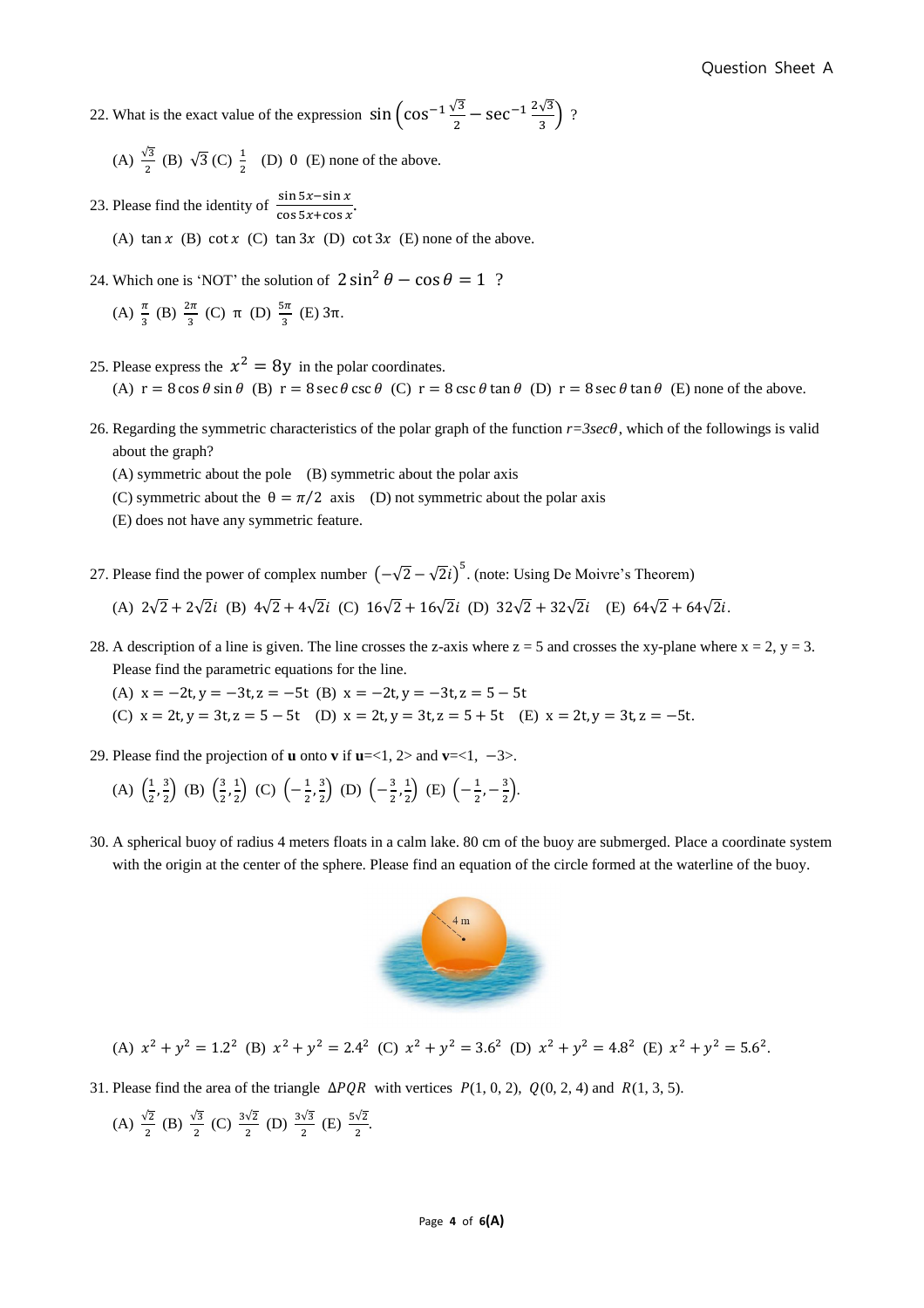32. A man flies a small airplane from Fargo to Bismarck, North Dakota - a distance of 120 km. Because he is flying into a headwind, the trip takes him 2h. On the way back, the wind is still blowing at the same speed, so the return trip takes only 1h and 12 min. Which of the following answer is correct?



- (A) Wind Speed = 20 km/h (B) Wind Speed =  $23.5$  km/h (C) Wind Speed =  $30$  km/h
- (D) Airplane Speed = 40 km/h (E) Airplane Speed = 73.5 km/h.

33. Please find inverse matrix of  $\parallel$ 2 4 1 −1 1 −1 1 4 0 ].

(A) 
$$
\begin{bmatrix} 4 & -4 & -5 \\ 1 & 1 & -1 \\ -5 & 4 & 6 \end{bmatrix}
$$
 (B)  $\begin{bmatrix} 4 & 4 & 5 \\ -1 & 1 & -1 \\ 5 & -4 & -6 \end{bmatrix}$  (C)  $\begin{bmatrix} -4 & -4 & 5 \\ 1 & 1 & -1 \\ 5 & 4 & -6 \end{bmatrix}$  (D)  $\begin{bmatrix} 4 & -4 & 5 \\ 1 & -1 & -1 \\ -5 & 4 & -6 \end{bmatrix}$  (E) No inverse matrix.

34. Use Cramer's Rule to solve the system of equations. Which answer is 'NOT' correct?

$$
\begin{cases}\nx - y + 2z = 0 \\
3x + y + z = 11 \\
-x + 2y - z = 0\n\end{cases}
$$
\n(A)  $|D| = 9$  (B)  $|D_x| = 33$  (C)  $|D_y| = -11$  (D)  $|D_z| = -11$  (E) none of the above.

35. A rational function can be expressed by partial fraction as shown below, which of the following answer is correct?

$$
r(x) = \frac{4x^2 + 8}{x^3 - 2x^2 - 8x} = \frac{A}{x} + \frac{B}{x+2} + \frac{C}{x-4}
$$
  
(A) (A, B, C) = (1, 2, 3) (B) (A, B, C) = (-1, -2, -3) (C) (A, B, C) = (-1, -2, 3) (D) (A, B, C) = (1, -2, -3)  
(E) (A, B, C) = (-1, 2, 3).

36. A lamp with a parabolic reflector is shown in the figure below. The bulb is placed at the focus, and the focal diameter is 16 cm. Please find the diameter *d(C, D)* of the opening, 25 cm from the vertex in parabolic reflector.



(A) 10 (B) 20 (C) 40 (D) 60 (E) 80.